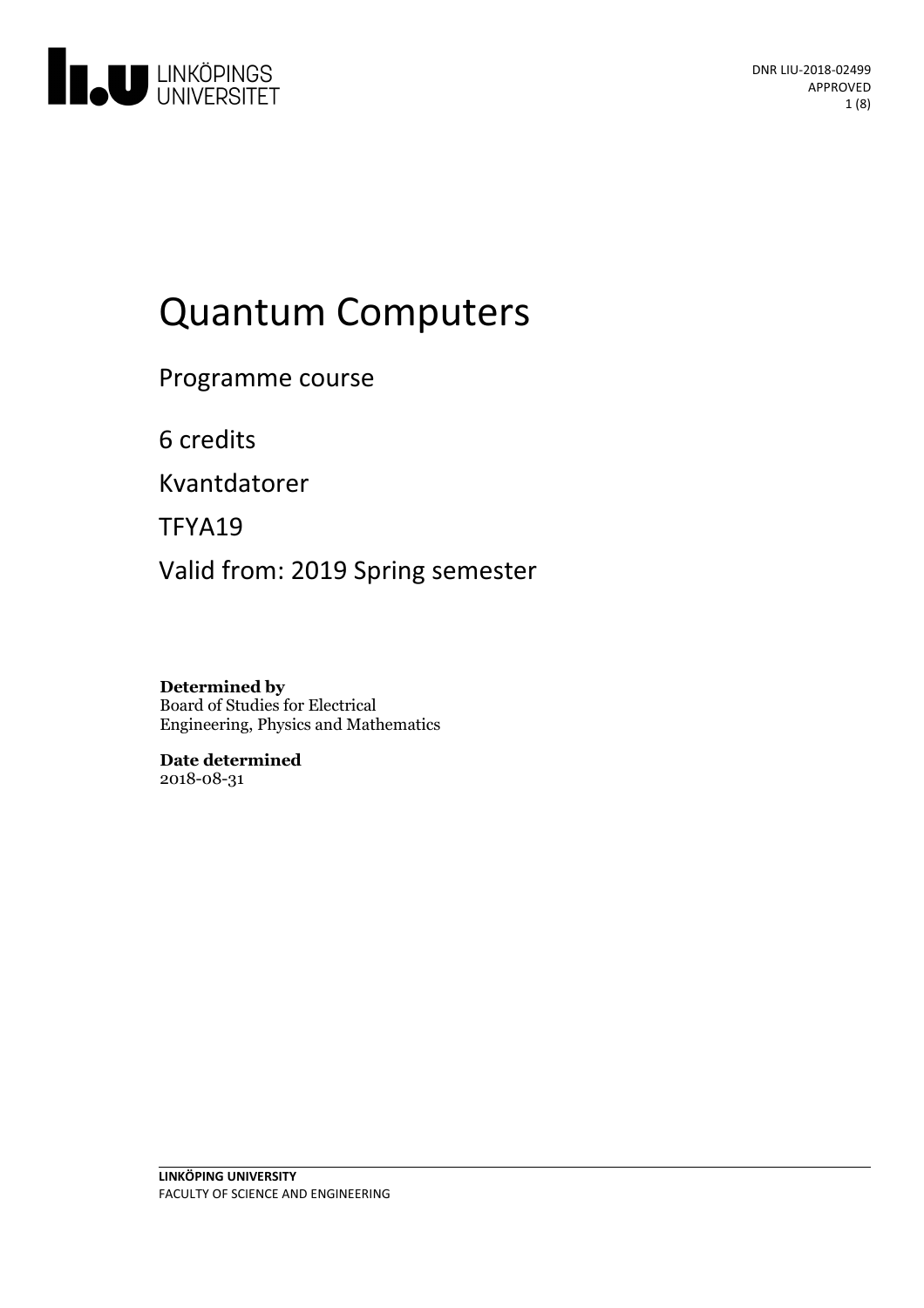# Main field of study

Applied Physics, Physics

Course level

Second cycle

### Advancement level

A1X

## Course offered for

- Master's Programme in Physics and Nanoscience
- Master's Programme in Materials Science and Nanotechnology
- Computer Science and Engineering, M Sc in Engineering
- $\bullet$  Information Technology, M Sc in Engineering
- Applied Physics and Electrical Engineering International, M Sc in Engineering
- Applied Physics and Electrical Engineering, M Sc in Engineering

# Prerequisites

Basics in modern physics.

## Intended learning outcomes

The course represents a comprehensive survey on the concept of quantum computing with an exposition of qubits, quantum logic gates, quantum algorithms and implementation. Starting with the main definitions of the theory of computation, the course mostly deals with the application of the laws of quantum mechanics to quantum computing and quantum algorithms. Some related topics concerned mainly to the problem of quantum communication are also be considered. To achieve this aim students should be able to

- know the definition of qubit, quantum logic gates, quantum circuits and quantum algorithms
- understand how quantum parallelism is used in the simplest quantum algorithms such as Deutsch, period finding and quantum Fourier transform
- simulate the Feynman processor numerically
- know the basic requirements for implementation of quantum computers and classify the schemes for implementation of quantum computers
- review the selected original scientific papers about quantum computers and quantum information.

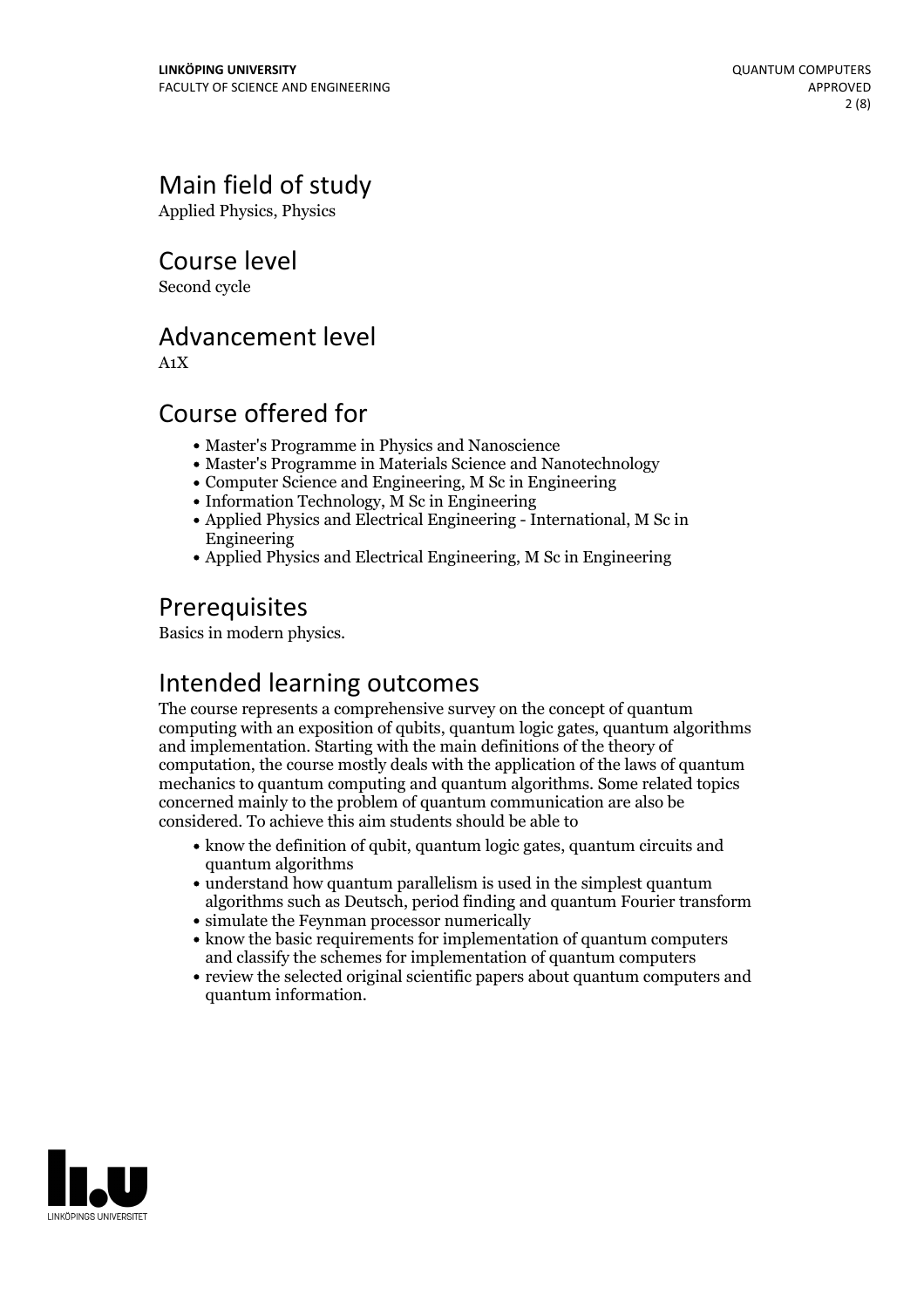### Course content

Computer organization and theory of computation: binary system, Boolean algebra, logic gates, quantum logic gates, algorithms, Turing machines and

effective computability.<br>Quantum mechanics and computers: from bits to qubits, superposition,<br>measurement, classical and quantum coin-tosses, uncertainty principle.<br>Quantum algorithms: quantum parallelism, discrete Fourier estimation, Shor's factoring and Grover's searching algorithms.<br>Physical realization of quantum computation: ion trap, cavity QED, nuclear<br>magnetic resonance (NMR) and solid-state-based quantum computers.

Quantum cryptography, quantum teleportation and quantum error correction.<br>The course is cross-disciplinary and can be equally useful for engineering students in physics, computer science and electrical engineering.

# Teaching and working methods

The course contains lectures, solution of home problems, numerical projects, study visit in cryptolab.

## Examination

MUN1 Oral examination, solutions of home problems  $\qquad 6$  credits U, 3, 4, 5

### Grades

Four-grade scale, LiU, U, 3, 4, 5

### Department

Institutionen för fysik, kemi och biologi

### Director of Studies or equivalent

Magnus Boman

### Examiner

Iryna Yakymenko

### Course website and other links

[http://www.ifm.liu.se/undergrad/fysikgtu/coursepage.html?](http://www.ifm.liu.se/undergrad/fysikgtu/coursepage.html?selection=all&sort=kk) selection=all&sort=kk

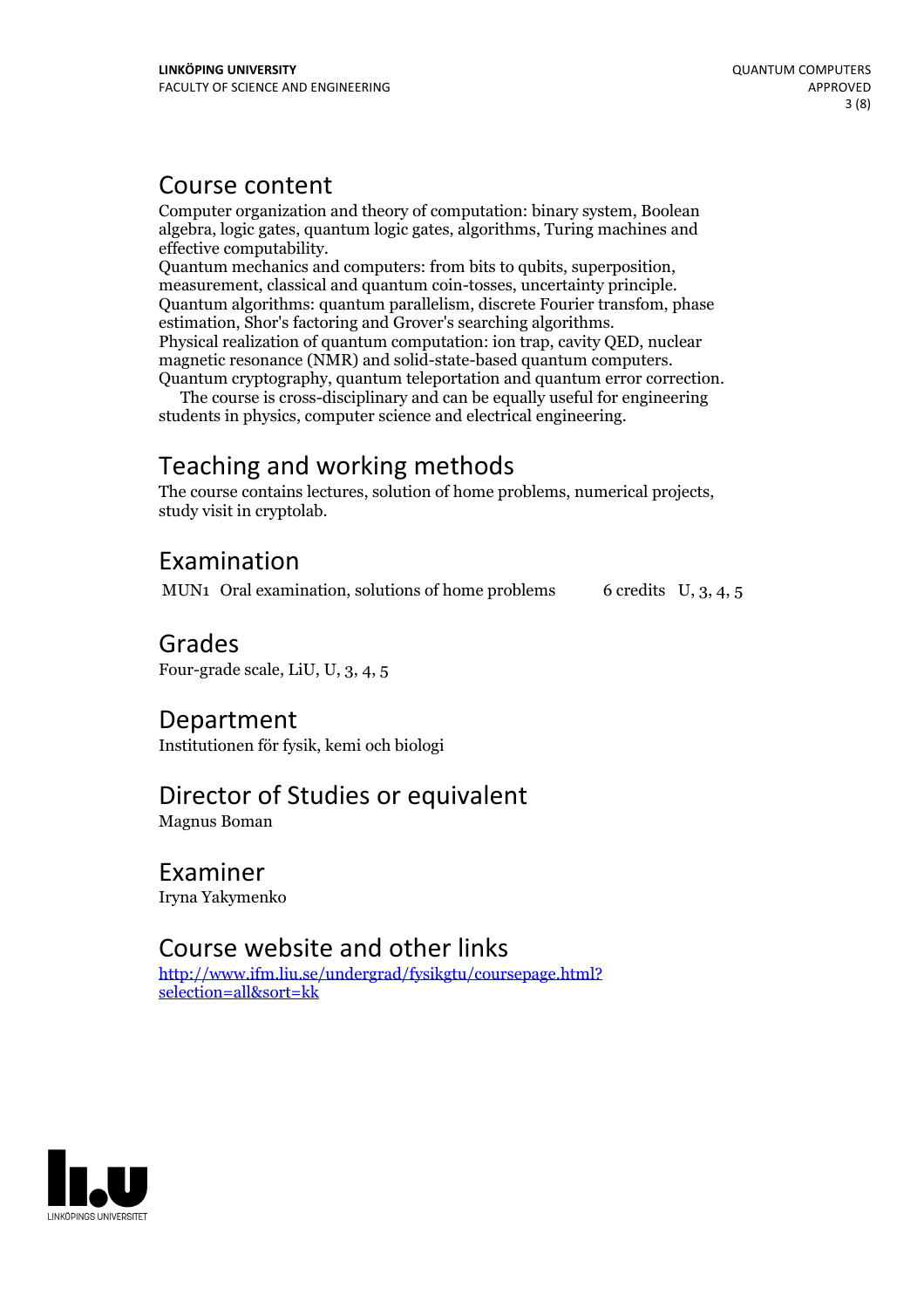# Education components

Preliminary scheduled hours: 40 h Recommended self-study hours: 120 h

# Course literature

#### **Books**

Nielsen, Michael A., Chuang, Isaac L., (2010) *Quantum computation and quantum information* New ed., 10th anniversary ed.Cambridge : Cambridge University Press, 2010 ISBN: 9781107002173, 1107002176

#### **Articles**

Selected scientific paper

#### **Compendia**

Iryna Yakymenko, Lecture Notes on Quantum Computers

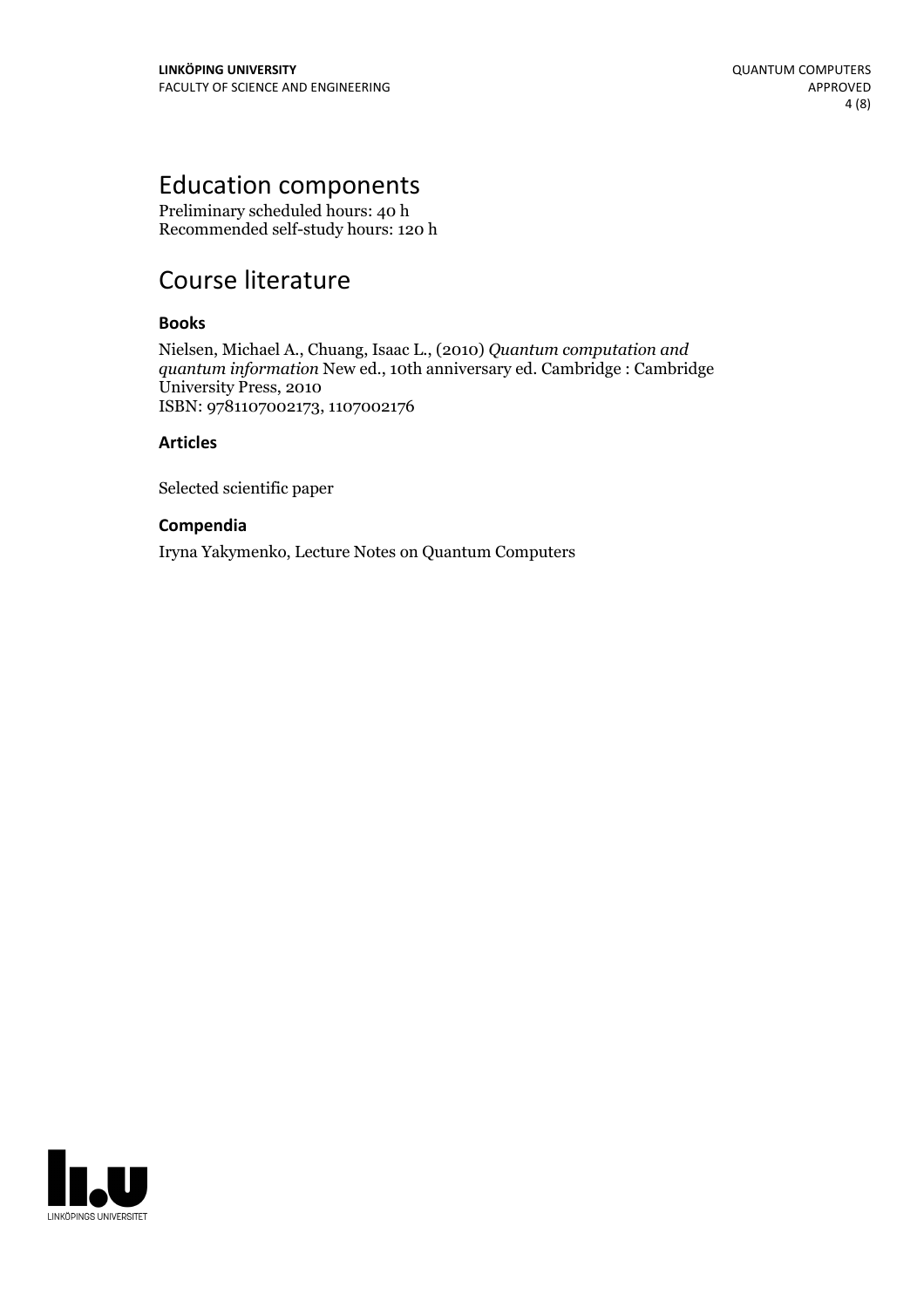# **Common rules**

### **Course syllabus**

A syllabus has been established for each course. The syllabus specifies the aim and contents of the course, and the prior knowledge that a student must have in order to be able to benefit from the course.

### **Timetabling**

Courses are timetabled after a decision has been made for this course concerning its assignment to a timetable module. A central timetable is not drawn up for courses with fewer than five participants. Most project courses do not have a central timetable.

#### **Interrupting a course**

The vice-chancellor's decision concerning regulations for registration, deregistration and reporting results (Dnr LiU-2015-01241) states that interruptions in study are to be recorded in Ladok. Thus, all students who do not participate in a course for which they have registered must record the interruption, such that the registration on the course can be removed. Deregistration from <sup>a</sup> course is carried outusing <sup>a</sup> web-based form: www.lith.liu.se/for-studenter/kurskomplettering?l=sv.

#### **Cancelled courses**

Courses with few participants (fewer than 10) may be cancelled or organised in a manner that differs from that stated in the course syllabus. The board of studies is to deliberate and decide whether a course is to be cancelled orchanged from the course syllabus.

#### **Regulations relatingto examinations and examiners**

Details are given in a decision in the university's rule book: http://styrdokument.liu.se/Regelsamling/VisaBeslut/622678.

#### **Forms of examination**

#### **Examination**

Written and oral examinations are held at least three times a year: once immediately after the end of the course, once in August, and once (usually) in one of the re-examination periods. Examinations held at other times are to follow a decision of the board of studies.

Principles for examination scheduling for courses that follow the study periods:

courses given in VT1 are examined for the first time in March, with re-

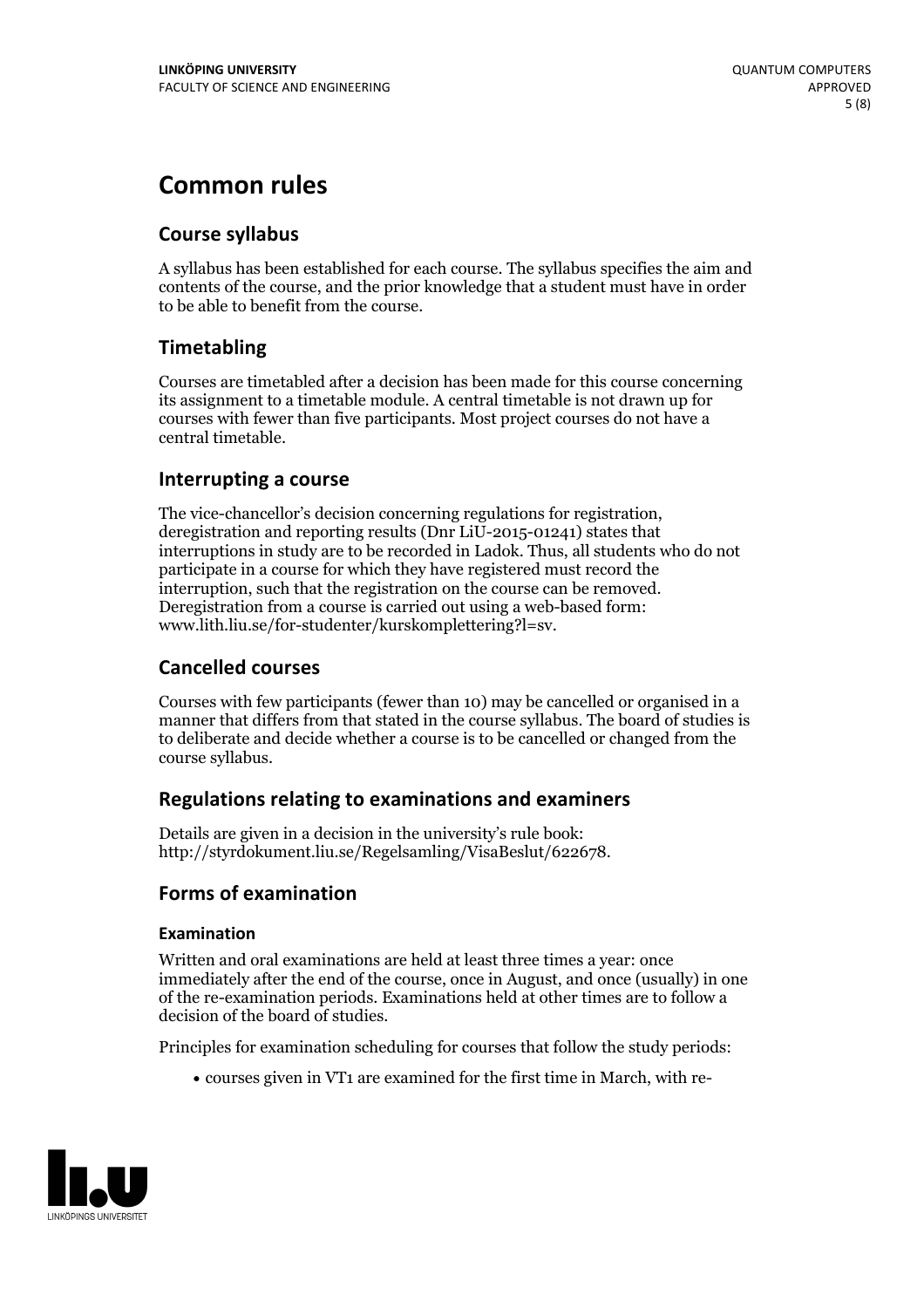examination in June and August

- courses given in VT2 are examined for the first time in May, with re-examination in August and October
- courses given in HT1 are examined for the first time in October, with re-examination in January and August
- courses given in HT2 are examined for the first time in January, with re-examination at Easter and in August.

The examination schedule is based on the structure of timetable modules, but there may be deviations from this, mainly in the case of courses that are studied and examined for several programmes and in lower grades (i.e. 1 and 2).

- Examinations for courses that the board of studies has decided are to be held in alternate years are held only three times during the year in which
- the course is given.<br>• Examinations for courses that are cancelled or rescheduled such that they are not given in one or several years are held three times during the year that immediately follows the course, with examination scheduling that corresponds to the scheduling that was in force before the course was cancelled or rescheduled.<br>• If teaching is no longer given for a course, three examination occurrences
- are held during the immediately subsequent year, while examinations are at the same time held for any replacement course that is given, or alternatively in association with other re-examination opportunities. Furthermore, an examination is held on one further occasion during the next subsequent year, unless the board of studies determines otherwise.<br>• If a course is given during several periods of the year (for programmes, or
- on different occasions for different programmes) the board orboards of studies determine together the scheduling and frequency of re-examination occasions.

#### **Registration for examination**

In order to take an examination, a student must register in advance at the Student Portal during the registration period, which opens 30 days before the date of the examination and closes 10 days before it. Candidates are informed of the location of the examination by email, four days in advance. Students who have not registered for an examination run the risk of being refused admittance to the examination, if space is not available.

Symbols used in the examination registration system:

- \*\* denotes that the examination is being given for the penultimate time.
- \* denotes that the examination is being given for the last time.

#### **Code of conduct for students during examinations**

Details are given in a decision in the university's rule book: http://styrdokument.liu.se/Regelsamling/VisaBeslut/622682.

#### **Retakes for higher grade**

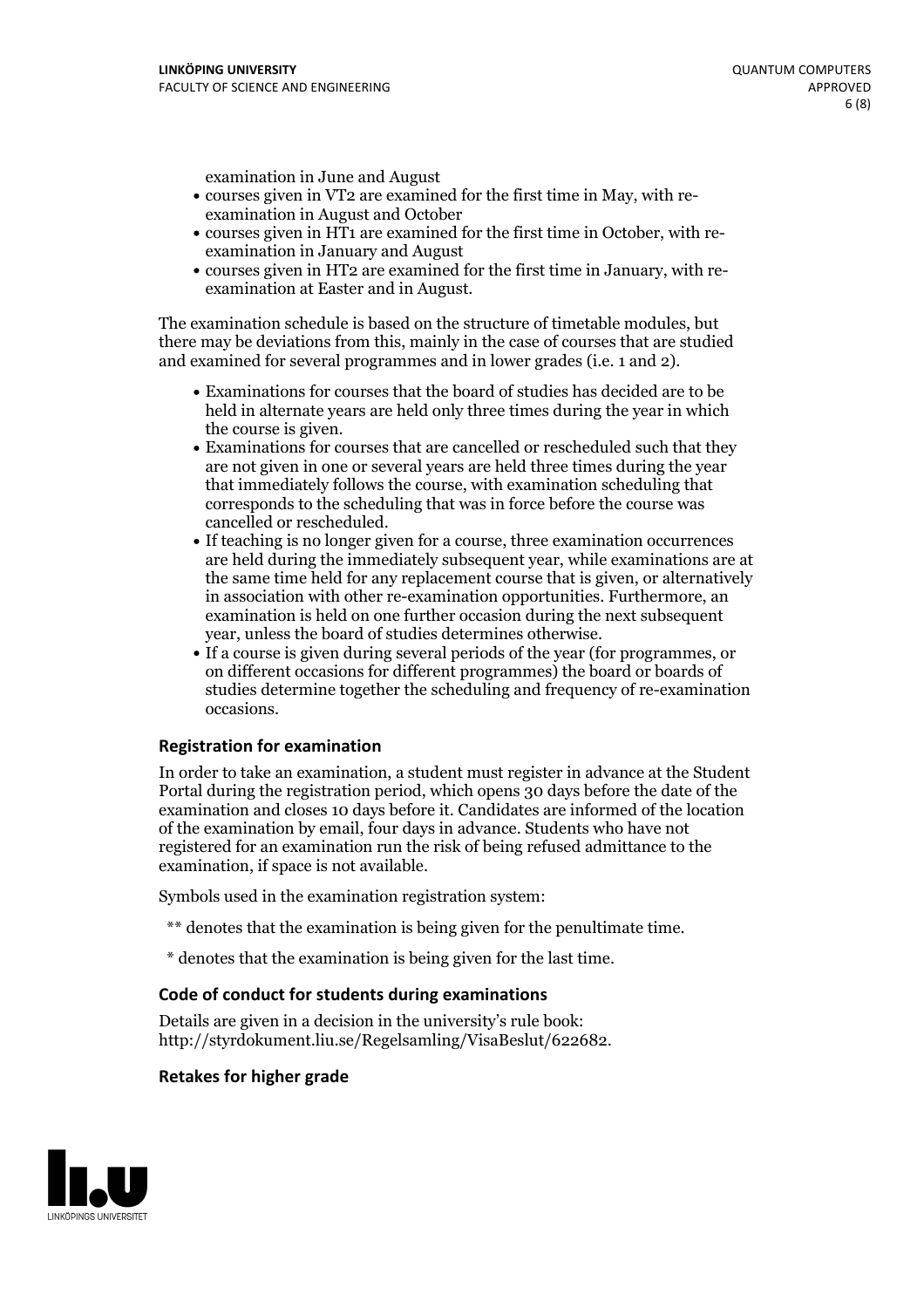Students at the Institute of Technology at LiU have the right to retake written examinations and computer-based examinations in an attempt to achieve a higher grade. This is valid for all examination components with code "TEN" and "DAT". The same right may not be exercised for other examination components, unless otherwise specified in the course syllabus.

#### **Retakes of other forms of examination**

Regulations concerning retakes of other forms of examination than written examinations and computer-based examinations are given in the LiU regulations for examinations and examiners, http://styrdokument.liu.se/Regelsamling/VisaBeslut/622678.

#### **Plagiarism**

For examinations that involve the writing of reports, in cases in which it can be assumed that the student has had access to other sources (such as during project work, writing essays, etc.), the material submitted must be prepared in accordance with principles for acceptable practice when referring to sources (references or quotations for which the source is specified) when the text, images, ideas, data, etc. of other people are used. It is also to be made clear whether the author has reused his or her own text, images, ideas, data, etc. from previous examinations.

A failure to specify such sources may be regarded as attempted deception during examination.

#### **Attempts to cheat**

In the event of <sup>a</sup> suspected attempt by <sup>a</sup> student to cheat during an examination, or when study performance is to be assessed as specified in Chapter <sup>10</sup> of the Higher Education Ordinance, the examiner is to report this to the disciplinary board of the university. Possible consequences for the student are suspension from study and a formal warning. More information is available at https://www.student.liu.se/studenttjanster/lagar-regler-rattigheter?l=sv.

#### **Grades**

The grades that are preferably to be used are Fail (U), Pass (3), Pass not without distinction  $(4)$  and Pass with distinction  $(5)$ . Courses under the auspices of the faculty board of the Faculty of Science and Engineering (Institute of Technology) are to be given special attention in this regard.

- 1. Grades U, 3, 4, 5 are to be awarded for courses that have written
- examinations. 2. Grades Fail (U) and Pass (G) may be awarded for courses with <sup>a</sup> large degree of practical components such as laboratory work, project work and group work.

#### **Examination components**

- 
- 1. Grades U, 3, 4, <sup>5</sup> are to be awarded for written examinations (TEN). 2. Grades Fail (U) and Pass (G) are to be used for undergraduate projects and other independent work.